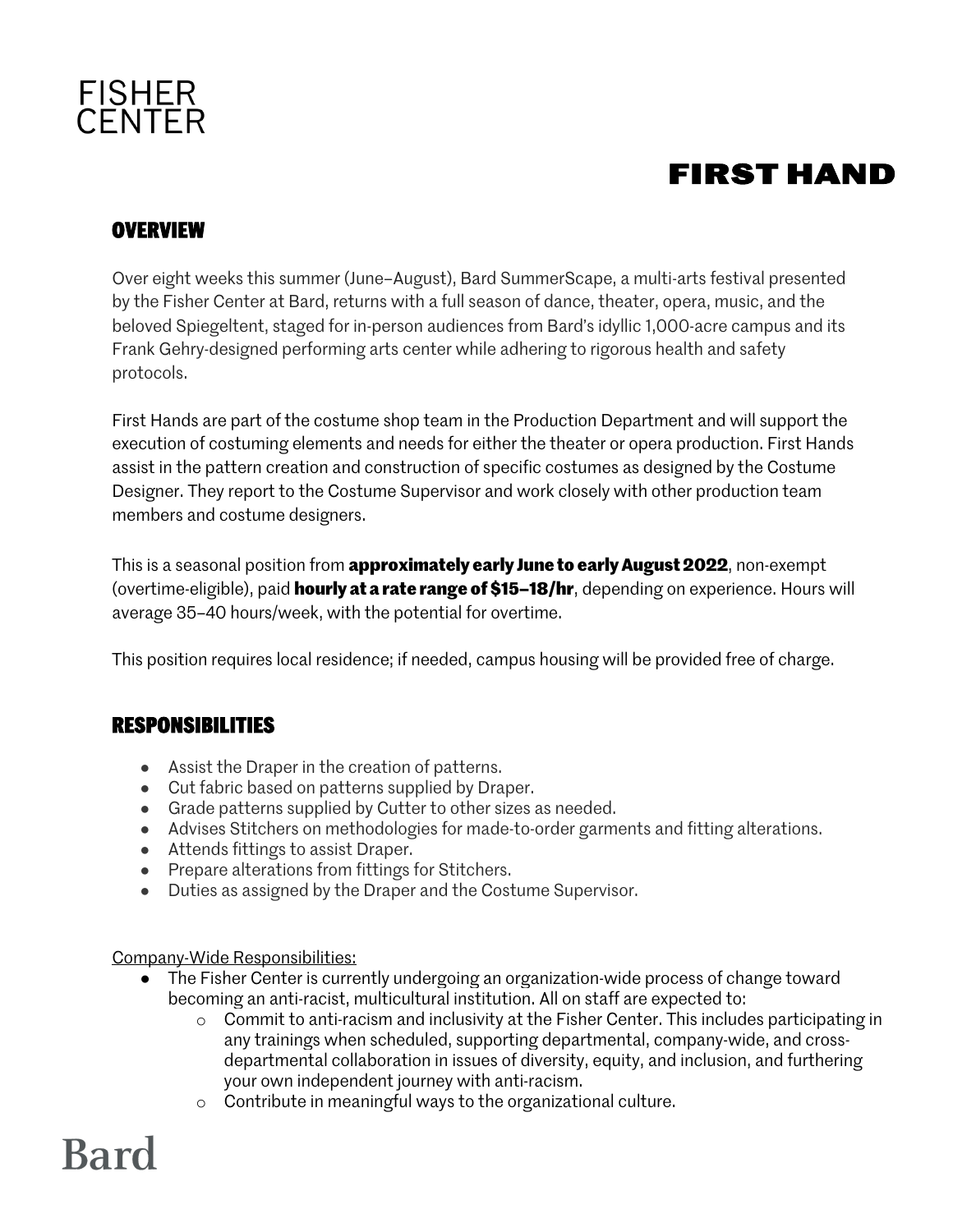

#### **QUALIFICATIONS**

- Basic pattern drafting skills.
- Knowledge and experience in basic hand and sewing techniques.
- Basic knowledge of costume and fashion history as well as fabric types and their uses for the stage.
- Excellent time management skills.
- Successful candidates possess strong communication skills and keen attention to detail. They are collaborative, self-motivated, and bring a positive, can-do attitude!

#### **LOCATION**

Bard's beautiful 1,000-acre campus is situated on the east bank of the Hudson River, in Annandale-on Hudson, New York. Community life is defined by numerous cultural and recreational opportunities in the surrounding historic Hudson River Valley and by proximity to New York City. Nearby towns and villages include Rhinebeck, Tivoli, and Red Hook, New York.

#### **TO APPLY**

Complete the application form here: https://formfaca.de/sm/i9RME4sQz.

Applications for this position will be reviewed on a rolling basis until the position is filled.

For any questions or issues with the application form, please contact fcjobs@bard.edu.

*Bard College is an equal opportunity employer and we welcome applications from those who contribute to our diversity. All qualified applicants will receive consideration for employment without regard to race, color, religion, sex, mental, or physical disability, age, sexual orientation, gender identity, national origin, familial status, veteran status, or genetic information. Bard is committed to providing access, equal opportunity, and reasonable accommodation for all individuals in employment practices, services, programs, and activities.*

#### **ABOUT THE SUMMERSCAPE FESTIVAL**

SummerScape is a world-renowned multi-arts festival presented by the Fisher Center at Bard. Over eight weeks this summer (June–August), Bard SummerScape returns with a full season of dance, theater, opera, music, and the beloved Spiegeltent, culminating in the 32nd annual Bard Music Festival, Sergei Rachmaninoff and His World. Productions will be staged in Bard's Frank Gehry-designed Fisher Center for the Performing Arts, adhering to rigorous health and safety protocols while celebrating the joys of live performance.

### **Bard**